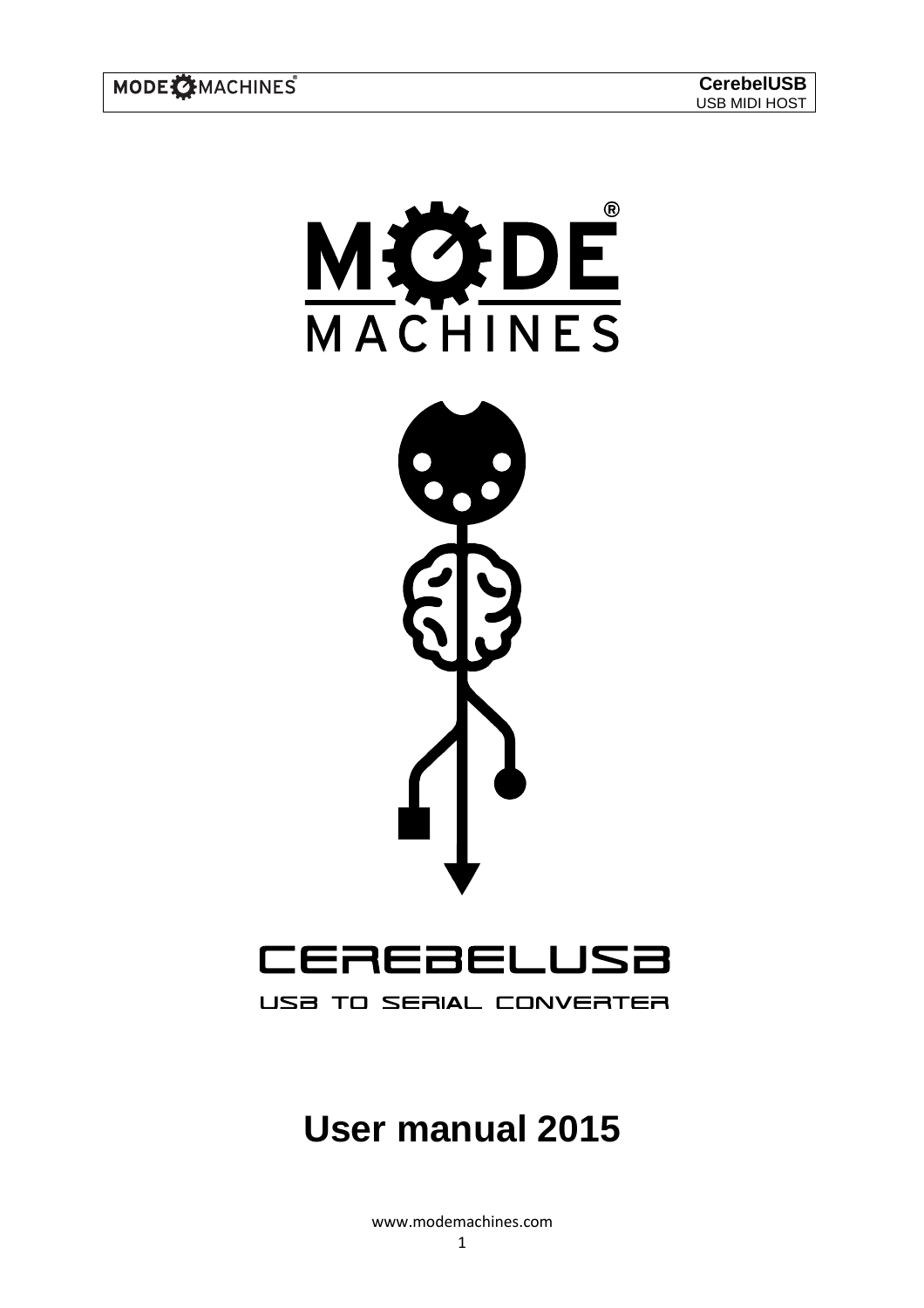# **CerebelUSB - USB MIDI HOST**

**MIDI Host for Class Compliant USB MIDI devices** 

### **Contents of this manual:**

- **1. Overview.**
- **2. Contents of the package.**
- **3. Hardware description.**
- **4. Connecting.**
- **5. Power.**
- **6. Compatibility.**
- **7. Arduino Brain.**
- **8. Specifications.**
- **9. Warranty.**
- **10. Final notes.**



#### **1. Overview**

Congratulations on the purchase of your Mode Machines CerebelUSB. Please make sure you read this manual completely before making use of the device.

Main features and uses of CerebelUSB:

- Converts any USB MIDI Class compliant device in to Standard MIDI Out DIN.
- Perfect for any situation where a computer or Laptop is not desired.
- Small and portable, perfect for travelling light.
- Ideal way of bringing cheap controller solutions to the world of DIY, Audio-visual installations, performances and analogue or modular synthesis.
- Use an USB HUB for a tidy way of powering 5V devices like tablets, phones, cameras, etc.
- Arduino based and totally hackable.

#### **2. Contents of the package.**

- This manual.
- 5VDC Power Supply.
- Micro USB to USB A Cable.
- CerebelUSB.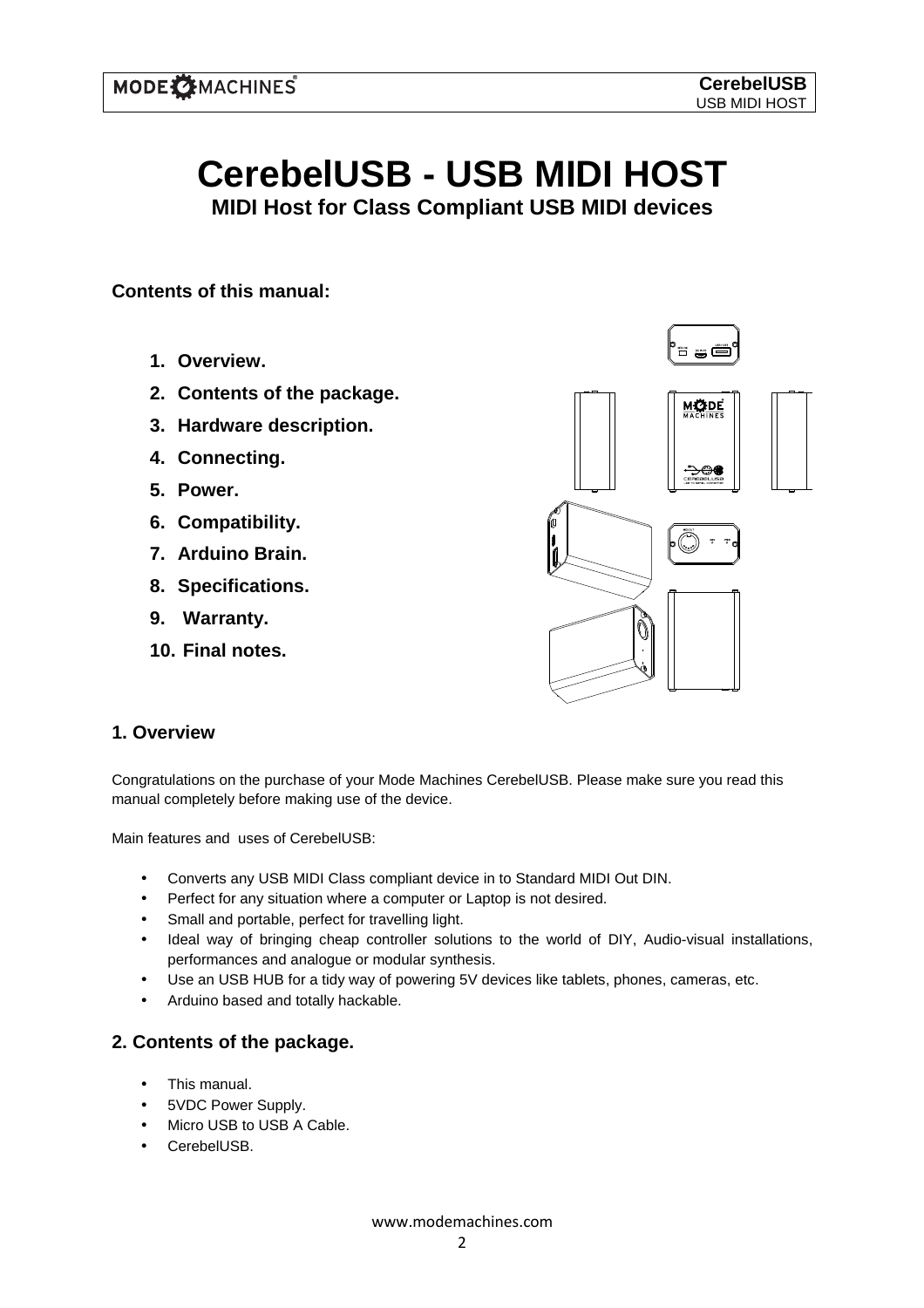# **3. Hardware description:**



**3.** USB Host Port.



**4.** MIDI OUTPUT. **5.** LED indicator for MIDI OUT activity. **6.** Power ON LED indicator.

#### **4. Connecting:**

- **1.** Connect the Micro-USB (2) in to the DC Power adapter using the provided USB cable. Make sure the unit is set to "OFF" (3).
- **2.** Plug your USB device in to the USB Host Port (3) before powering CerebelUSB "ON".
- **3.** Press the OFF/ON switch (1). The Power On LED indicator (6) will light up.
- **4.** Connect the MIDI OUT port (4) to the MIDI IN of your desired device.
- **5.** Play some notes or move some faders. When the USB-MIDI data is correctly transmitted to the MIDI OUT port (4), the MIDI LED Indicator (5) will blink.
- **NOTE: Disconnecting and connecting USB devices repeatedly can cause improper recognition, specially when using a HUB. If you experience issues turn CerebelUSB OFF and ON completely.**

#### **5. Power:**

Even if CerebelUSB shares a 5V connection compatible with a huge amount of devices already available, it is essential to use only our supplied 5V power adaptor.

Many USB devices are powered through their USB connection so any different voltage might cause damage to the devices attached in the USB Host port. There is a protection circuitry inside the CerebelUSB to protect against reverse polarity and over-voltage, but these are not guaranteed to prevent damage to any attached USB device.

When using a HUB, all the attached devices will share the Power of the Host port. If these devices have a high power consumption, you might experience a decrease in brightness or improper functioning.

Due to their differences and construction, there are other known issues regarding the use of a HUB. For example, power drops, failure of recognition of secondary devices, etc. If you experience any issue try changing to another USB HUB.

• **NOTE: For DIY applications where more than 5V are required, the unit can handle anything between 4 to 12 Volts. The onboard power regulator converts the Voltage input in to the 3.3 Volts necessary for powering the internal circuit. Care must be taken due to the fact that any Voltage applied to the DC Input will be transmitted automatically to the USB Host Port and MIDI OUT Port, some devices might be permanently damaged if the wrong Voltage is used.**